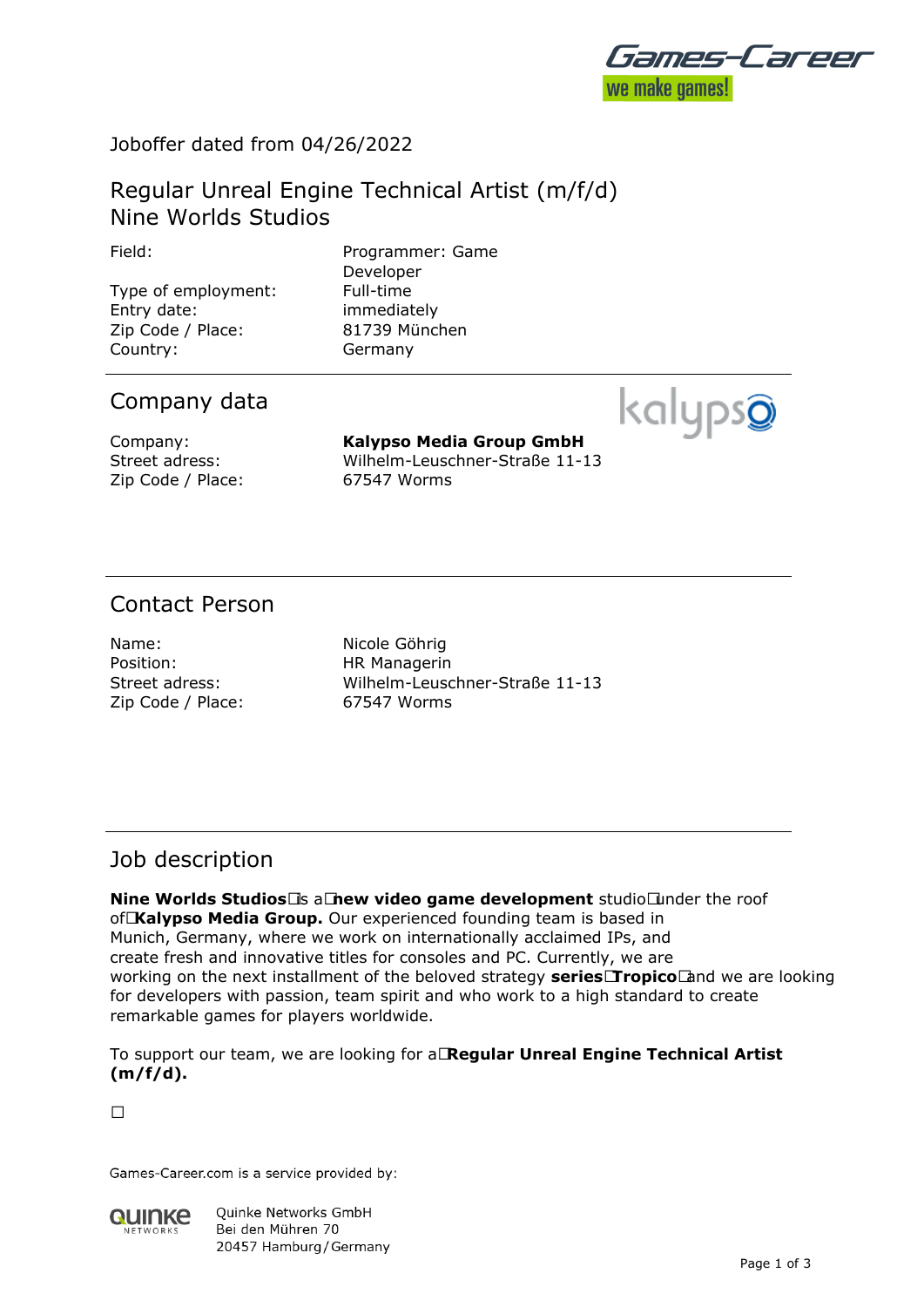

### **We offer:**

- An experienced and ambitious team, working together on internationally acclaimed and globally marketed titles.
- A lively, creative and open atmosphere in a growing company group.
- Small team, huge security: while the work of each of our team members leaves a visible imprint on our games, being part of the Kalypso Media Group offers support and security in all stages of development.
- Fresh fruit and soft drinks are freely available.
- An ergonomic workplace: height-adjustable sit/stand table, comfortable gaming chair and 27" screens.
- High-end hardware.
- Sustainability and public transport: our office is within walking distance of a subway and bus station, we offer bicycle leasing via Jobrad and a pro-rata job ticket for public transport.
- Travel allowance available as an alternative for car drivers.
- Contribution towards lunch costs.
- Flexible working hours and a hybrid workplace model (home office & office based)
- Up to 30 vacation days, plus 12 public holidays.
- Attractive employee discounts and company events round off the package with additional content.

#### 

### **Your profil:**

- You are a passionate gamer and motivated game developer
- You have good knowledge with UE4 $\square$
- You have at least 3 years of experience with developing games or other software
- You worked with versioning systems $\Box$
- You have good communication skills in English

#### $\Box$

#### **We appreciate if you also have:**

Experience in different departments of game development, e.g. programming, modelling, etc.

 $\Box$ 

### **Your tasks:**

- Implementation of the game's look and feel
- Creation of technical asset specifications
- Conception and implementation of game feedback and signs
- Setup and maintenance of asset pipelines
- Implementation of shaders and materials
- Implementation of Technical Animation with Animation Blueprints and/or procedural

Games-Career.com is a service provided by:



**Ouinke Networks GmbH** Bei den Mühren 70 20457 Hamburg / Germany